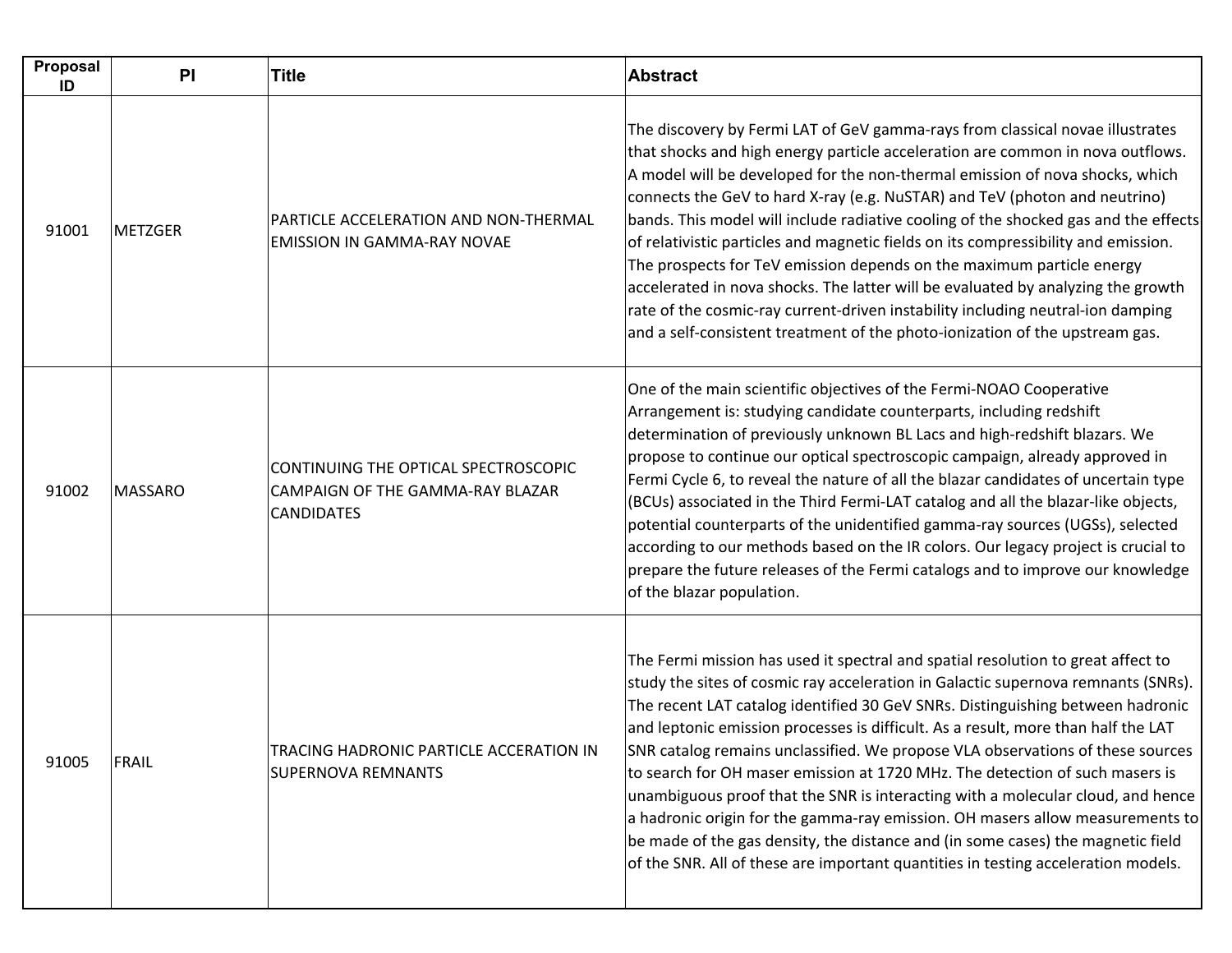| 91054 | <b>CORBET</b> | NEW GAMMA-RAY BINARIES                                                 | The higher sensitivity of Pass 8 data has enabled the discovery of the first definite<br>new high-mass gamma-ray binary in five years, a luminous source in the LMC,<br>and one very good and several weaker Galactic candidates. We propose to<br>investigate the new source and candidates in detail using multiwavelength<br>observations and search for additional candidates.                                                                                                                                                                                                                                                                                                                                                                                                                                                                                                        |
|-------|---------------|------------------------------------------------------------------------|-------------------------------------------------------------------------------------------------------------------------------------------------------------------------------------------------------------------------------------------------------------------------------------------------------------------------------------------------------------------------------------------------------------------------------------------------------------------------------------------------------------------------------------------------------------------------------------------------------------------------------------------------------------------------------------------------------------------------------------------------------------------------------------------------------------------------------------------------------------------------------------------|
| 91065 | <b>DESAI</b>  | THE LAT ON STEROIDS AND THE ROLE OF<br><b>GALAXIES IN THE UNIVERSE</b> | The extragalactic background light (EBL) encodes the emission from all the stars<br>and galaxies that ever existed in the observable Universe. Fermi has already<br>detected the attenuation caused by the EBL in the spectra of 150 BL Lacs up to<br>$ z=1.5$ . This program uses more and better data to constrain, for the first time, the<br>EBL and its evolution up to a redshift of $z=2.5$ reducing considerably the<br>uncertainties across all the redshift range. This has the power to discriminate<br>between EBL models (at z=2) and provide reliable estimates of the UV-optical<br>background, placing strong constraints on the integrated light from all galaxies<br>and on the fraction of photons that escape their host galaxies. Both quantities<br>are fundamental to understand the role of faint galaxies during re-ionization.                                  |
| 91092 | PASCHALIDIS   | <b>GENERAL RELATIVITY</b>                                              | We propose to perform magnetohydrodynamic simulations in full general<br>relativity of short and long GRB engines. In particular, we propose to simulate the<br>dynamical capture merger of magnetized binary black hole-neutron stars (BHNSs)<br>and the collapse of massive, rotating PopIII stars, to investigate the conditions<br>STUDIES OF GAMMA-RAY BURST ENGINES IN FULL under which relativistic jets can be launched from these systems. These studies<br>are motivated by recent results arguing that eccentric BHNS mergers can be<br>frequent enough to account for at least a fraction of short GRBs, and from Fermi<br>GBM (and Swift) observations of GRBs at redshifts z~5.3-8.0, where the PopIII<br>star formation rate is expected to peak. We will explore the effects of different<br>equations of state, mass ratios, magnetic field geometries and total masses. |
| 91097 | <b>JENKE</b>  | <b>GBM EARTH OCCULTATION MONITORING</b>                                | We propose to use software developed for Fermi/GBM Earth occultation analysis<br>to continue to monitor a catalog of sources, providing automatically updated<br>light curves (plots, ASCII files, and FITS files) and energy spectra for select sources<br>as a service to the community via our website and FITS files via the FSSC. We<br>propose to continually enhance our website in response to the scientific<br>community s needs as exposure to our website increases beyond the X-ray<br>community.                                                                                                                                                                                                                                                                                                                                                                            |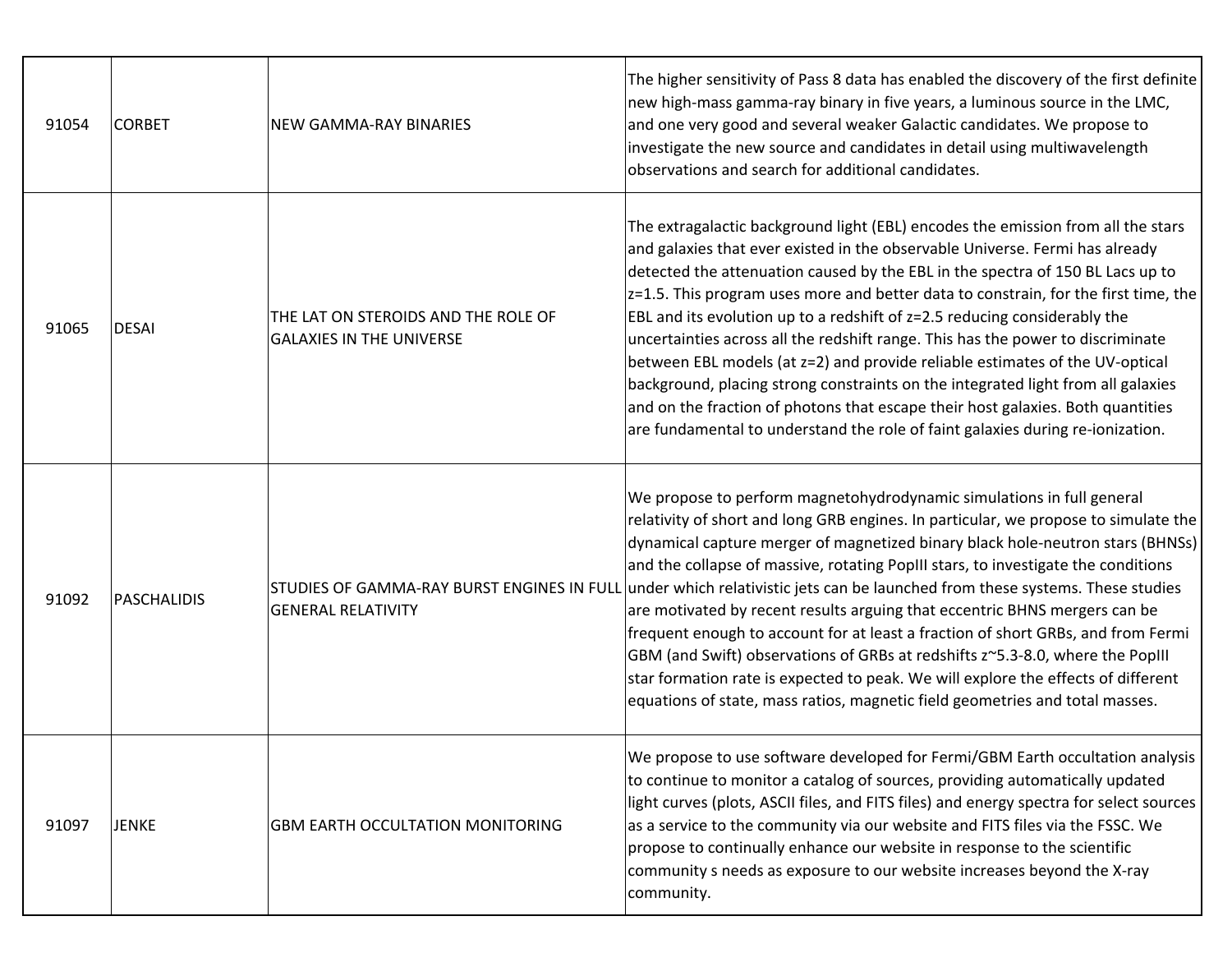| 91107 | PEARSON         | OPTICAL POLARIZATION MONITORING OF FERMI<br><b>BLAZARS WITH ROBOPOL</b>                               | The optical emission in blazars is generally highly variable and strongly polarized.<br>Many blazars have shown EVPA rotation events in which the plane of optical<br>polarization rotates continuously through large angles (> 90deg), and it is clear<br>that most of the events are not due to a random walk of the polarization vector.<br>Some of the events are associated with strong gamma-ray flares. The association<br>promises to provide insight into the location of the gamma-ray emission and the<br>role of geometry and magnetic field in shaping a coherent EVPA rotation. We will<br>provide optical R-band intensity and linear polarization time series of selected<br>blazars from the RoboPol instrument to compare with Fermi light curves and test<br>physical models of blazar jets.                                              |
|-------|-----------------|-------------------------------------------------------------------------------------------------------|--------------------------------------------------------------------------------------------------------------------------------------------------------------------------------------------------------------------------------------------------------------------------------------------------------------------------------------------------------------------------------------------------------------------------------------------------------------------------------------------------------------------------------------------------------------------------------------------------------------------------------------------------------------------------------------------------------------------------------------------------------------------------------------------------------------------------------------------------------------|
| 91118 | <b>WILLIAMS</b> | SPECTROSCOPY AND EVOLUTION OF THE<br>EXTRAGALACTIC BACKGROUND LIGHT                                   | We have developed a method to determine the extragalactic background light<br>(EBL) by means of the joint fit of multiple blazars' spectra from ground-based<br>observatories. We propose to extend this method by the incorporation of data<br>from the Fermi-LAT. First, we will improve the extracted EBL spectrum at near<br>ultraviolet and optical wavelengths, probing sources important for understanding<br>the reionization of the Universe and not well constrained by current models or<br>observations. Second, we will study the redshift evolution of the EBL for the first<br>time in a model-independent way. An additional outcome of this work will be a<br>new constraint on the Hubble constant.                                                                                                                                        |
| 91129 | <b>FORTSON</b>  | VERITAS MONITORING OF THE PERIODIC BLAZAR<br>PG 1553+113 DURING FERMI-LAT PREDICTED<br><b>MAXIMUM</b> | Recent results of the Fermi-LAT collaboration show a signature of a periodic<br>modulation of ~2 years on the gamma-ray light curve of the blazar PG 1553+113.<br>Similar modulation was found at lower frequencies. This is the first time that such<br>periodicity has been found in gamma-ray emission from a blazar. Several<br>scenarios have been proposed to explain the two-year oscillation period and<br>multi-frequency monitoring campaigns with the VHE band in particular are<br>fundamental to differentiating between them. To probe the minimum of the<br>periodicity in VHE, the three major IACTs (VERITAS, HESS and MAGIC) have<br>initiated a joint observing campaign for the 2016 season. This Fermi-VERITAS GI<br>proposal seeks to secure 20 hours of VERITAS observing time for the 2017 season<br>to probe the predicted maximum. |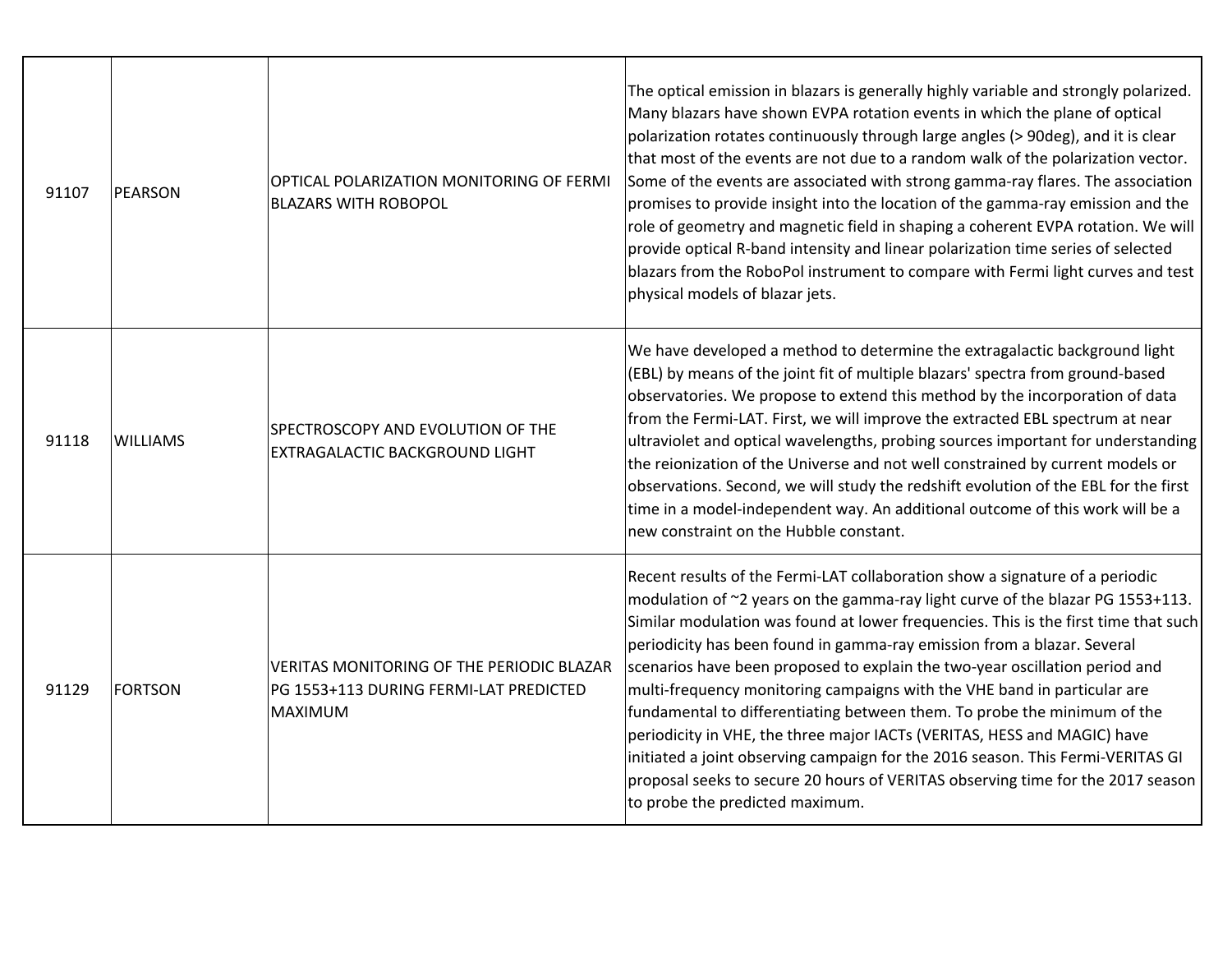| 91141 | <b>CENKO</b>        | THE BEAMING AND ENERGETICS OF NATURE'S<br><b>BRIGHTEST EXPLOSIONS</b>                               | We propose here to continue our successful program to provide complementary<br>multi-wavelength observations of well-localized gamma-ray bursts (GRBs)<br>detected by the Fermi Large Area Telescope. Specifically, our program is designed<br>to 1) identify long-wavelength (optical and radio) counterparts, 2) obtain<br>spectroscopic redshifts, and 3) measure beaming-corrected energies (burst plus<br>afterglow) of Fermi-LAT GRBs. This study will provide us with new insights into<br>the least understood aspect of GRBs -- the central engines -- by constraining the<br>maximum energy available for progenitor models (e.g., magnetars and black<br>holes).                                                                                                                                               |
|-------|---------------------|-----------------------------------------------------------------------------------------------------|---------------------------------------------------------------------------------------------------------------------------------------------------------------------------------------------------------------------------------------------------------------------------------------------------------------------------------------------------------------------------------------------------------------------------------------------------------------------------------------------------------------------------------------------------------------------------------------------------------------------------------------------------------------------------------------------------------------------------------------------------------------------------------------------------------------------------|
| 91142 | <b>BAILYN</b>       | SMARTS OPTICAL AND INFRARED MONITORING<br>OF FERMI LAT BLAZARS                                      | Blazars are AGN in which a relativistic jet is directed toward the observer<br>resulting in Doppler boosting. Much of the spectral energy distribution of these<br>sources is dominated by the jet. Thus blazars are key to understanding the<br>physics of relativistic jets. Several blazars have exhibited remarkable gamma-ray<br>flares that are also observed in optical/near-infrared (O/IR) wavelengths.<br>Simultaneous data provides strong constraints on the geometry and physical<br>conditions of the jet-emitting plasma. Here we propose to monitor the ensemble<br>of gamma- ray bright blazars with in the optical and IR with the SMARTS 1.3m<br>telescope at Cerro Tololo and the ANDICAM dual channel imager.                                                                                        |
| 91148 | <b>WILSON-HODGE</b> | STUDIES OF ACCRETING BINARY PULSARS WITH<br>THE FERMI GAMMA-RAY BURST MONITOR IN<br>CYCLES 9 AND 10 | Since Cycle 1 we have been continuously monitoring the full sky with Fermi GBM<br>for pulsars with spin frequencies in the 1 mHz to 2 Hz (to 16 Hz starting in cycle 7)<br>range. We conduct daily blind searches to discover previously unknown or<br>quiescent pulsars. We also perform source specific analyses to track the evolving<br>pulse frequencies of all detected pulsars, resulting in time histories of the pulse<br>profile, pulsed flux, and frequency of these sources. We are providing, through<br>our website and ATels, quick-look estimates of pulsed flux and frequency for use<br>in multi-wavelength observations. We propose to continue this pulsar monitoring<br>in cycles 9 & 10, and to perform updated orbital analysis for GRO J1008-57,<br>V0332+53, and other sources as they outburst. |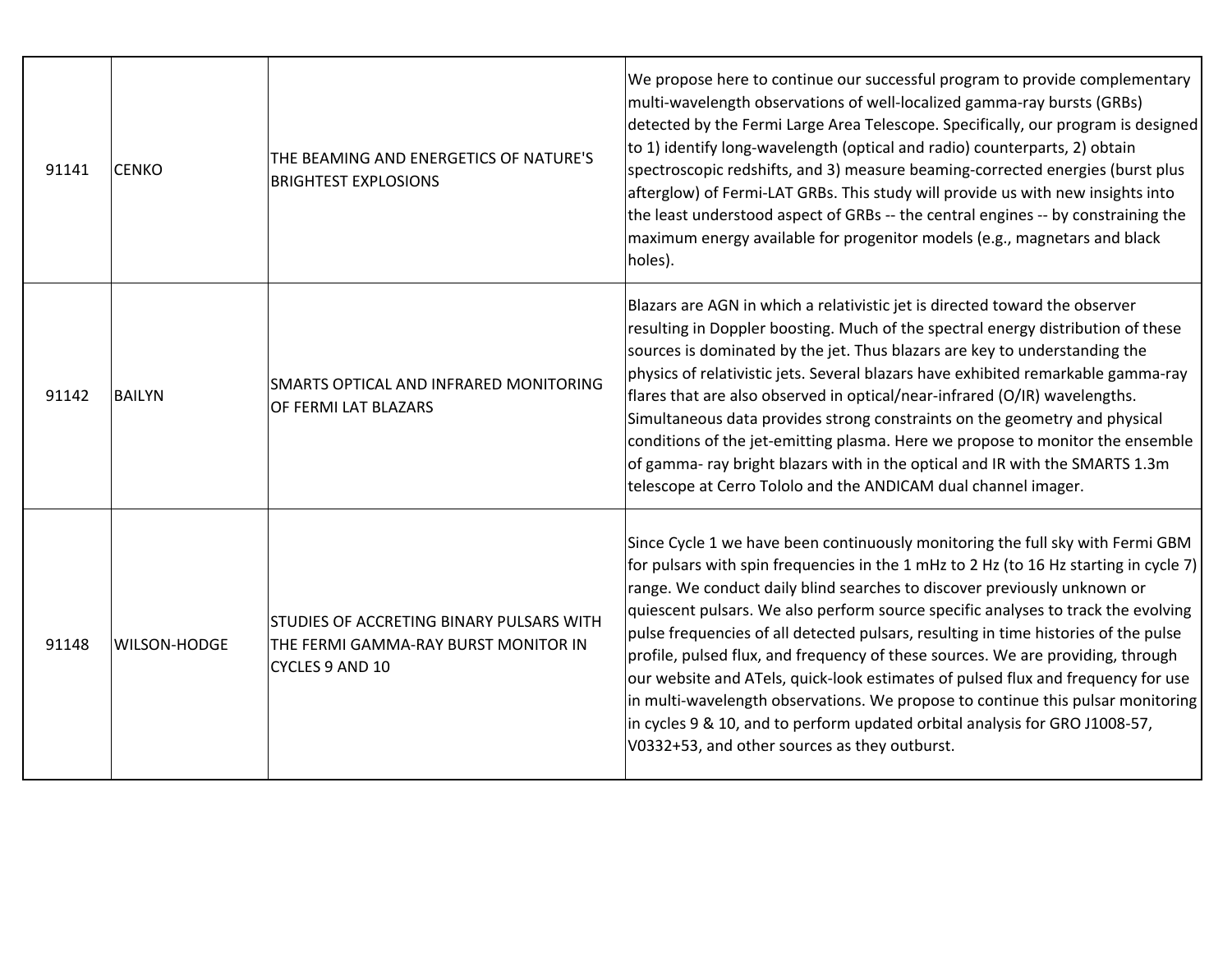| 91154 | <b>CHEUNG</b>         | PROMPT FOLLOW-UP OF FLARING/TRANSIENT<br>FERMI-LAT GALACTIC PLANE SOURCES                 | We propose a comprehensive search and follow-up program of flaring/transient<br>Fermi-LAT Galactic plane gamma-ray sources. Essential to this effort are the VLA<br>observations requested here. At high-significance (>=5 sigma), we expect up to 2-<br>3 all-sky events/year, with ~2/3 visible with the VLA, thus request 2 ToOs.<br>Together with pre-approved Swift XRT/UVOT observations, we aim to identify<br>plausible radio, X-ray, and optical counterparts following the LAT event via<br>expected correlated variability. In case a plausible VLA counterpart is identified,<br>we will obtain further radio follow-up with our OVRO and LWA1 partners. After<br>the successful discovery of novae as a class of GeV emitters, these coordinated<br>observations will enable us to uncover even rarer types of Galactic gamma-ray<br>transients. |
|-------|-----------------------|-------------------------------------------------------------------------------------------|---------------------------------------------------------------------------------------------------------------------------------------------------------------------------------------------------------------------------------------------------------------------------------------------------------------------------------------------------------------------------------------------------------------------------------------------------------------------------------------------------------------------------------------------------------------------------------------------------------------------------------------------------------------------------------------------------------------------------------------------------------------------------------------------------------------------------------------------------------------|
| 91170 | <b>BUTLER</b>         | TOWARD NEXT GENERATION FOLLOWUP OF<br>COMPACT BINARY COALESCENCE EVENTS                   | Compact binary coalescence (CBC) events represent powerful engines for the<br>production of gravitational, electromagnetic and neutrino radiation. Many<br>facilities around the world -- like our RATIR camera -- are engaged in attempting<br>to find the electromagnetic counterparts to LIGO gravity wave triggers. A<br>complementary approach -- given the possible linkage between short-duration<br>Gamma-ray bursts (sGRBs) and CBC events -- is to focus on the followup of<br>sGRBs. We propose to utilize a novel short-duration GRB selection methodology<br>to optimize Fermi followup with RATIR and two other new facilities coming online<br>at the same observatory.                                                                                                                                                                        |
| 91175 | <b>GEORGANOPOULOS</b> | THE EXTENDED GEV EMISSION OF CEN A: THE<br>EXTRAGALACTIC BACKGROUND LIGHT IN<br>DISGUISE? | The southern lobe of Cen A offers a unique opportunity to measure the<br>extragalactic background light (EBL). In leptonic models, the LAT-detected<br>emission below $\sim$ 2 GeV is inverse Compton scattering (ICS) of CMB photons by<br>the lobe electrons. The LAT-detected emission above 2 GeV is ICS of EBL photons<br>by the same electron population, and a measurement of this can recover the EBL.<br>Previous studies suffered from short integration times that resulted in low energy<br>cutoffs and large errors in the LAT spectrum. The study we propose will<br>overcome these issues in measuring the EBL and also evaluate the required<br>hadronic emission from the lobes which in turn will measure the required<br>relativistic proton population for the first time.                                                                |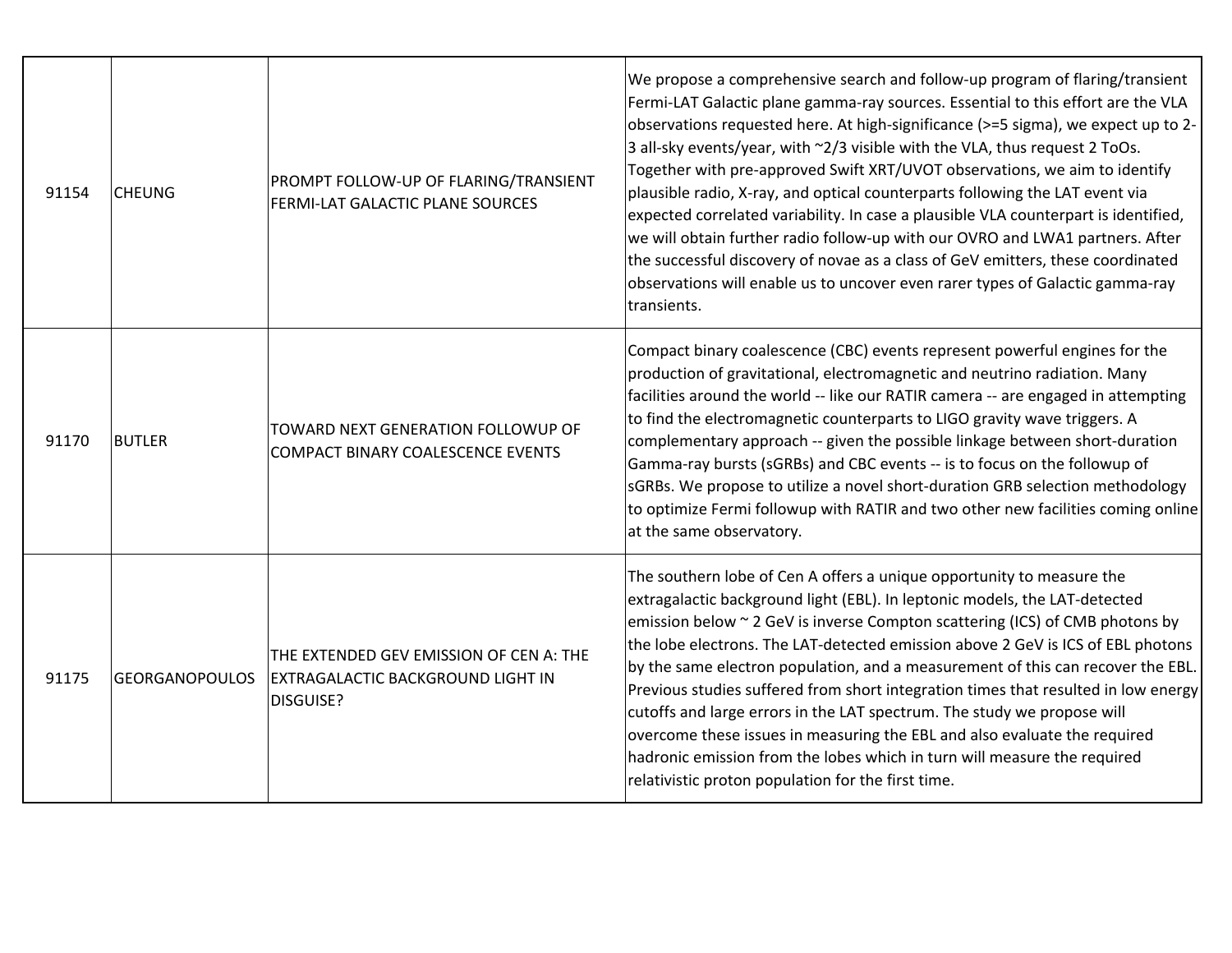| 91194 | <b>GEORGANOPOULOS</b> | LOCATING THE GAMMA-RAY EMISSION SITE OF<br>POWERFUL BLAZARS: THE SED DIAGNOSTIC                          | The location of the Gamma-ray emission of powerful blazars is a matter of active<br>debate. Is the location within the UV-emitting sub-pc scale broad line region, or<br>farther out at pc scales where the molecular torus IR emission dominates? We<br>present a diagnostic that connects three observables, the synchrotron and<br>external Compton peak frequencies and the Compton dominance (the ratio of<br>Compton to synchrotron luminosity) to the seed photon energy and energy                                                                                                                                                                                                                                                                                                                                                                 |
|-------|-----------------------|----------------------------------------------------------------------------------------------------------|------------------------------------------------------------------------------------------------------------------------------------------------------------------------------------------------------------------------------------------------------------------------------------------------------------------------------------------------------------------------------------------------------------------------------------------------------------------------------------------------------------------------------------------------------------------------------------------------------------------------------------------------------------------------------------------------------------------------------------------------------------------------------------------------------------------------------------------------------------|
|       |                       |                                                                                                          | density. We discuss encouraging preliminary results and propose to use our<br>diagnostic to understand the location of the Gamma-ray emission as a function of<br>source power through the use of multiwavelength observations, including data<br>from WISE, Planck, BAT, SWIFT and LAT.                                                                                                                                                                                                                                                                                                                                                                                                                                                                                                                                                                   |
| 91201 | <b>DRLICA-WAGNER</b>  | <b>SEARCH FOR DARK MATTER ANNIHILATION IN</b><br>NEWLY DISCOVERED MILKY WAY SATELLITE<br><b>GALAXIES</b> | One of the primary objectives of the Fermi mission is to probe the nature of dark<br>matter. Searches for gamma-ray signals from dark-matter-dominated Milky Way<br>satellite galaxies are one of the most sensitive and robust probes of particle dark<br>matter. Over the last year, optical imaging surveys have nearly doubled the<br>number of Milky Way satellite galaxies. We propose to: (1) search for gamma-ray<br>signals coincident with all recently discovered dwarf galaxies, (2) discover new<br>Milky Way satellite galaxies in large optical surveys, and (3) perform<br>spectroscopic observations to better characterize the dark matter content of<br>newly discovered dwarf galaxies. We will publicly release intermediate LAT data<br>products that can be used to further investigate dwarf galaxies in a dark matter<br>context. |
| 91212 | <b>MAJID</b>          | TESTING MILLISECOND PULSAR INTERPRETATION<br>OF THE GALACTIC CENTER GAMMA-RAY EXCESS                     | Over the past few years, a number of groups using data from the Fermi LAT<br>instrument have identified excess gamma-ray flux toward the inner one degree<br>of the Galactic Center. One possible source of this excess is suggested to be a<br>population of millisecond pulsars (MSP). The goal of this project is to constrain<br>the MSP population in this region of the galaxy by carrying out a sensitive search<br>for MSPs at high radio frequencies.                                                                                                                                                                                                                                                                                                                                                                                             |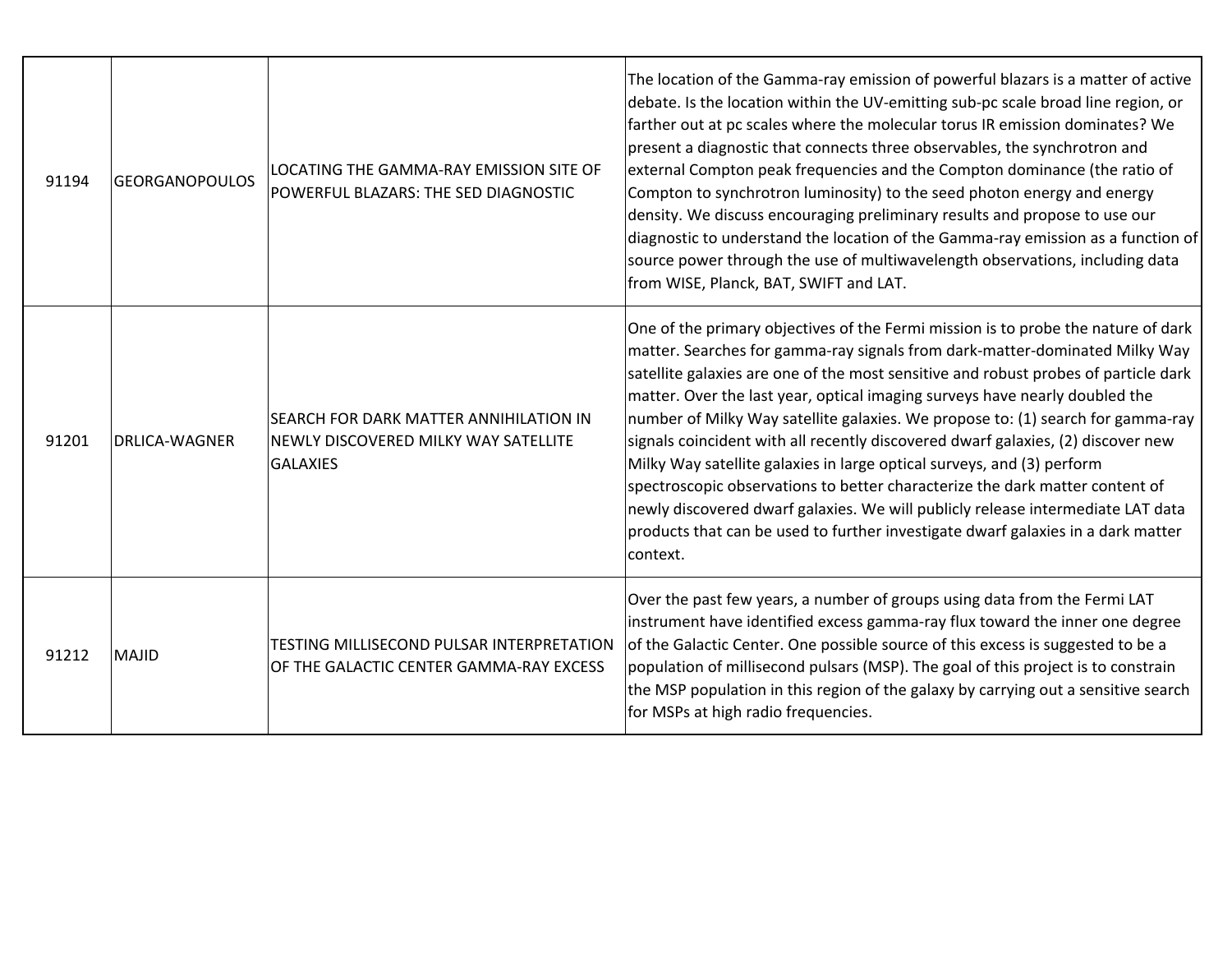| 91224 | <b>FALCONE</b>  | SYSTEMATIC SEARCH FOR X-RAY COUNTERPARTS<br>OF FERMI-LAT UNASSOCIATED SOURCES USING<br>SWIFT: NEW BLAZARS, PULSARS, AND MORE | We propose to use Swift to search for X-ray and UV/optical counterparts of<br>unassociated 3FGL Fermi-LAT sources. Prior programs led to Swift observations of<br>261 and 199 Fermi unassociated sources from the 1FGL and 2FGL catalogs<br>respectively, as well as initial 3FGL observations. Possible x-ray counterparts are<br>found in ~1/3 of these. These new data will determine the properties (with ~5<br>arcsec positions) of all detected X-ray sources in the LAT unidentified 3FGL<br>regions, contributing to identification, classification, and follow-up. This proposal<br>supports the large analysis and interpretation task, which will require additional<br>data reduction software. The Swift PI and Exec Committee commit to the Swift<br>observing time. Reduced data will be made publicly available to everyone. |
|-------|-----------------|------------------------------------------------------------------------------------------------------------------------------|----------------------------------------------------------------------------------------------------------------------------------------------------------------------------------------------------------------------------------------------------------------------------------------------------------------------------------------------------------------------------------------------------------------------------------------------------------------------------------------------------------------------------------------------------------------------------------------------------------------------------------------------------------------------------------------------------------------------------------------------------------------------------------------------------------------------------------------------|
| 91230 | <b>BOGDANOV</b> | A VLA SURVEY FOR TRANSITIONAL MILLISECOND<br>PULSARS IN UNASSOCIATED FERMI LAT SOURCES                                       | Three neutron star systems were recently observed to switch between accretion-<br>powered and radio millisecond pulsar (MSP) states. Fermi LAT revealed that<br>these so-called transitional MSPs exhibit gamma-ray emission even during their<br>accreting states. At the same time, highly-variable flat-spectrum radio emission is<br>seen. This observational characteristic offers a particularly promising approach<br>towards identifying additional accreting MSPs. We propose to conduct a pilot<br>survey with the Very Large Array of seven 3FGL sources that are strong accreting<br>MSP candidates. Extending the presently limited sample of these systems has<br>important implications for accretion processes and jet formation physics, and<br>potentially the nature of the puzzling Galactic center gamma-ray excess.    |
| 91237 | <b>VIANELLO</b> | THE LAT TRANSIENT FACTORY: THE FIRST 130 LAT<br>GRBS AND A BLIND SEARCH FOR SHORT-<br><b>DURATION TRANSIENTS</b>             | Our triggered search for GRBs outperforms the previous one by 60%, yielding 130<br>GRBs in 6 years. We will characterize temporal and spectral features of this<br>sample, providing a dataset which will serve as a reference for many years to<br>come. We will model them with leading theoretical models and gain insights on<br>particle acceleration mechanism in the ultra-relativistic regime. We also devised a<br>blind search unlocking a new discovery space, looking for short and faint<br>transients invisible to existing algorithms. It can detect GRBs from high-redshift<br>Pop-III stars, orphan GeV afterglows, primordial Black Holes and unexpected<br>phenomena. We will detect these transients in real time and on archival data for<br>the first time, or constrain their rate and features.                      |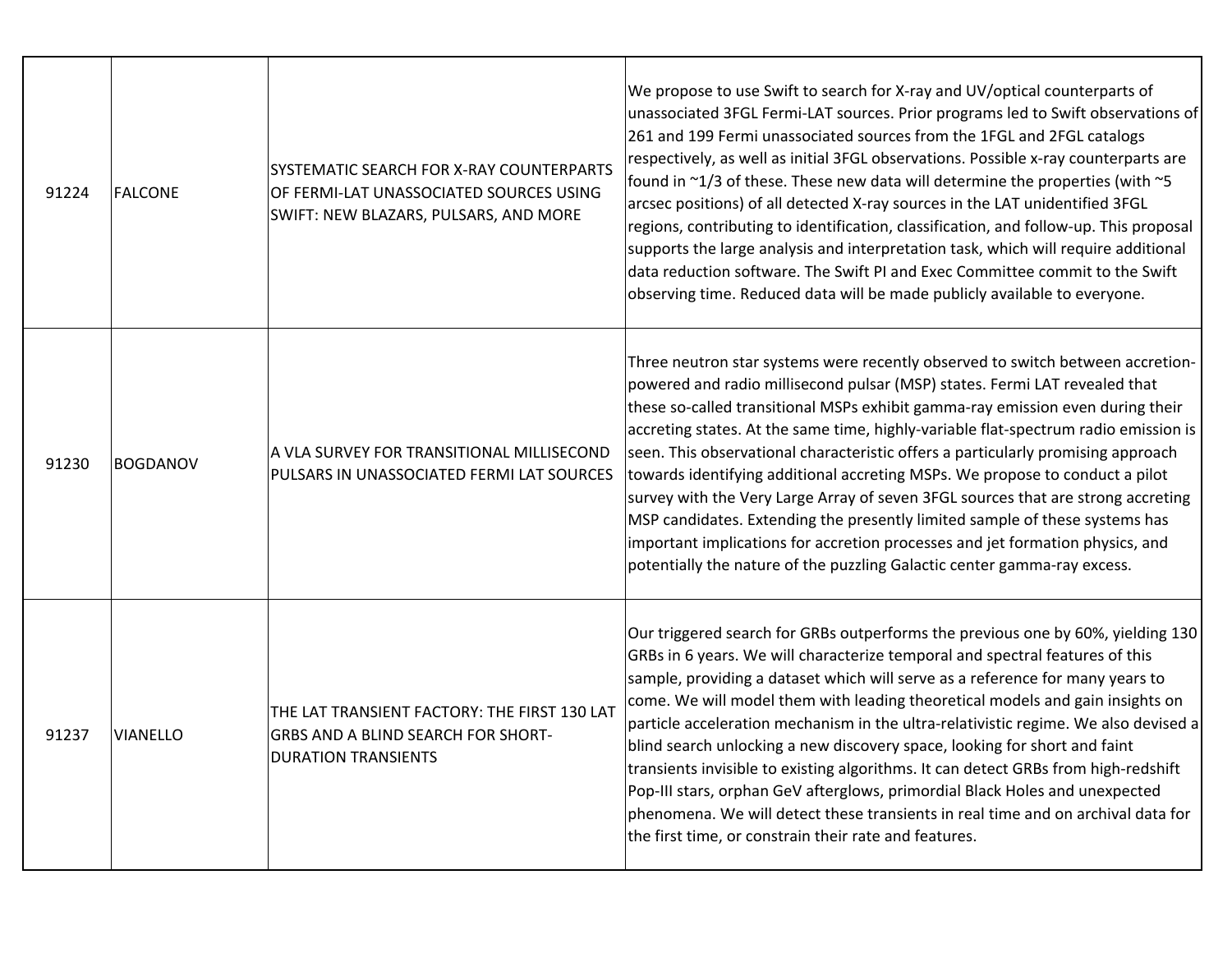| 91241 | SIRONI          | FIRST-PRINCIPLE MODELING OF THE CRAB GEV<br><b>FLARES</b>                                                              | Our high-energy view of the Crab nebula has been recently revolutionized by the<br>Fermi and AGILE satellites, which detected a number of hours-long flares at GeV<br>energies. In this two-year project, we propose to perform unprecedentedly large<br>fully-kinetic particle-in-cell simulations, to directly test whether relativistic<br>magnetic reconnection can be a viable explanation for the short rise times, hard<br>spectra and high peak frequency of the Crab flares. Unlike earlier simulations (a<br>factor of $\sim$ 50 smaller than the estimated emission size), we will study from first<br>principles the length and time scales relevant for the Crab flares, produce<br>synthetic lightcurves and spectra from the accelerated particles, and thus assess<br>the physical conditions that give rise to such extraordinary phenomena. |
|-------|-----------------|------------------------------------------------------------------------------------------------------------------------|---------------------------------------------------------------------------------------------------------------------------------------------------------------------------------------------------------------------------------------------------------------------------------------------------------------------------------------------------------------------------------------------------------------------------------------------------------------------------------------------------------------------------------------------------------------------------------------------------------------------------------------------------------------------------------------------------------------------------------------------------------------------------------------------------------------------------------------------------------------|
| 91245 | <b>DI MAURO</b> | DETERMINING THE CONTRIBUTION OF POINT<br>SOURCES TO THE IGRB WITH AN ENERGY-<br>DEPENDENT PHOTON FLUCTUATION ANALYSIS. | We propose to use for the first time photon fluctuation analysis (PFA) in different<br>energy bins at $E > 1$ GeV to constrain the contribution of undetected point<br>sources to the IGRB as a function of energy. The PFA is sensitive to the source<br>count distribution (dN/dS) well below the threshold of the LAT, thus reducing the<br>need to extrapolate the dN/dS. This technique applied to E > 10 GeV would be<br>sensitive to fluxes a factor of 30 lower than the present Fermi-LAT catalogs and<br>increase the fraction of EGB resolved as due to point sources from 50% to about<br>90%. Such a result would leave little room for exotic mechanisms such as gamma-<br>ray emission from dark matter particle interactions and would constrain the flux<br>distribution of gamma-ray faint source populations.                              |
| 91248 | FALCONE         | LONG-TERM SIMULTANEOUS OPTICAL/X-<br>RAY/GAMMA-RAY SPECTRA AND LIGHT CURVES<br>OF BLAZARS                              | This proposal will enable long-term low-to-high state multiwavelength coverage,<br>specifically Swift data, on the Fermi monitored source list and many other blazars<br>and transients. We will also obtain deeper simultaneous Swift data during high<br>states from these sources or from any other new sources that exceed this<br>threshold, thus triggering larger monitoring campaigns. Continuation of this<br>previously successful effort is needed for long-term multi-band correlation and<br>emission studies in low through high states. Observations will be coordinated<br>with other observatories to maximize science return. Automatically reduced data<br>will be made public in near-real-time thus providing a public service and an<br>archival legacy project on these high interest sources (available at<br>www.swift.psu.edu/).    |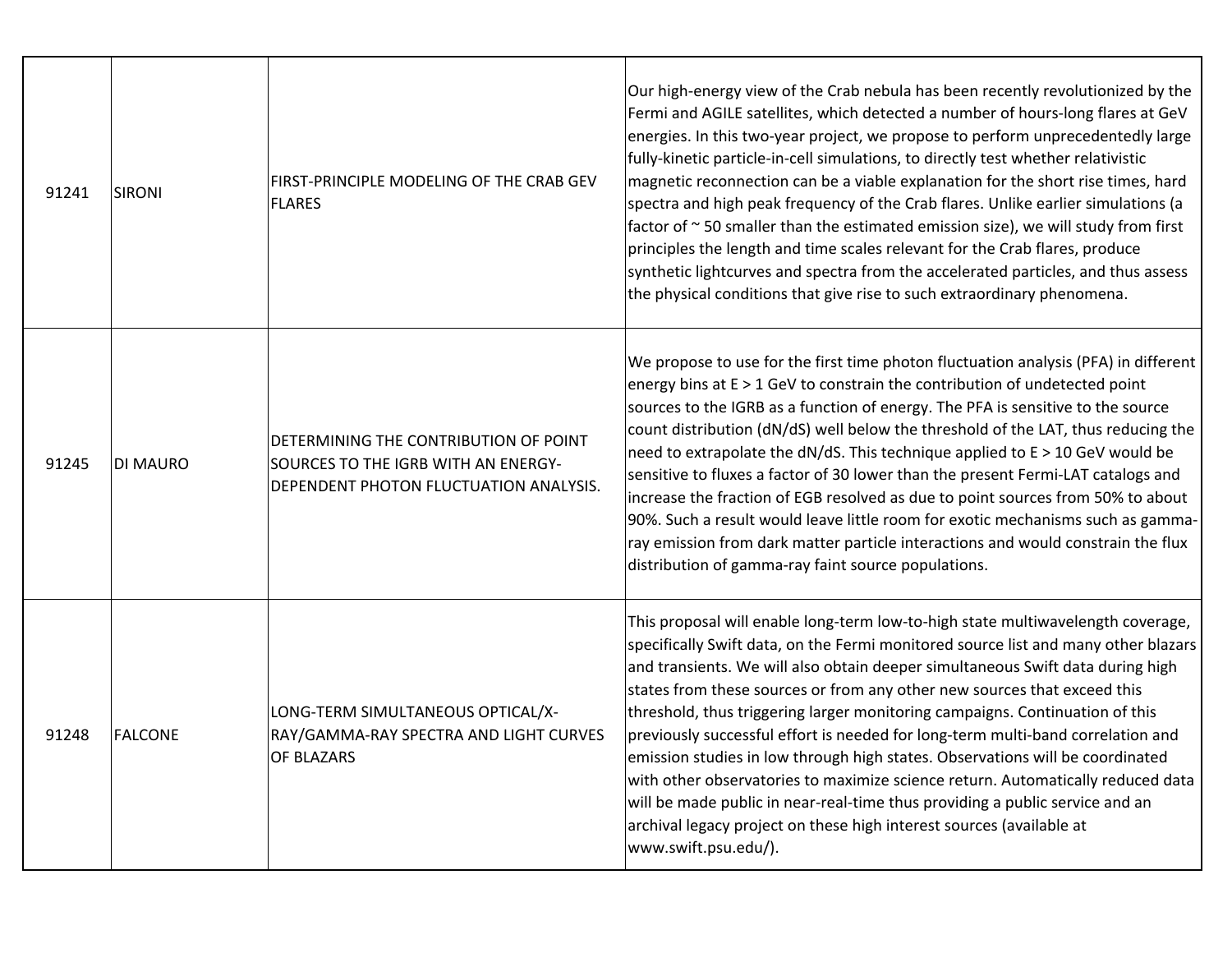| 91250 | <b>RANSOM</b> | NEW SEARCHES FOR RADIO MILLISECOND<br>PULSARS IN FERMI SOURCES           | Fermi has had a spectacular impact on pulsar research, and millisecond pulsars<br>(MSPs) in particular. In the past 7 years, astronomers have discovered 69 new<br>MSPs (3/4 by our group, 34 at the GBT, and 8 at Arecibo) in Fermi unassociated<br>sources. The vast majority were discovered as part of the Pulsar Search<br>Consortium. We aim to continue this amazing MSP discovery pace using the GBT<br>and Arecibo. With 7 years of Fermi survey data, and the new "Pass 8" analysis,<br>there are scores of new high Galactic latitude unassociated sources to search. In<br>addition, we will re-search ~10 bright and very pulsar-like sources in case eclipses<br>or unfortunate scintillation hampered earlier search efforts. We request 50 hours<br>of GBT time and 30 hours of Arecibo time for this project.                                |
|-------|---------------|--------------------------------------------------------------------------|---------------------------------------------------------------------------------------------------------------------------------------------------------------------------------------------------------------------------------------------------------------------------------------------------------------------------------------------------------------------------------------------------------------------------------------------------------------------------------------------------------------------------------------------------------------------------------------------------------------------------------------------------------------------------------------------------------------------------------------------------------------------------------------------------------------------------------------------------------------|
| 91261 | ABAZAJIAN     | EMPIRICAL MULTIWAVELENGTH ANALYSES OF<br>THE MILKY WAY'S GALACTIC CENTER | We propose to create and test a set of diffuse and extended emission models<br>based on empirical multiwavelength observations of the Milky Way's Galactic<br>Center (GC) region with maps of the molecular and ionized gas as well as inverse<br>Compton emission of leptonic cosmic rays in the interstellar radiation field. These<br>models and maps would be complementary to detailed numerical<br>reconstructions of cosmic ray emission in the GC. We aim to use radio, optical<br>and X-ray map templates with appropriate spectral models for the GC region. We<br>also aim to find how robust the extended emission detected in the GC is to<br>variation of these empirical models, and how it changes the inferred properties<br>of millisecond pulsar population or dark matter annihilation interpretations of<br>extended emission in the GC. |
| 91263 | <b>KAUR</b>   | HUNTING HIGH-REDSHIFT BL LACERTAE OBJECTS                                | We will perform 13-filter photometry, using Swift and GROND, with the goal of<br>measuring photometric redshifts for the Fermi BL Lacs (unknown z) visible from<br>Chile. GROND+UVOT coupling allows us to determine accurate photo-z in the 1.3--<br>8.0 range. We will target 80 objects and expect to find ~20 of them at z>1.3 thus<br>doubling the current number of high-z sources. While undoubtedly rare, these<br>detections represent a major achievement as high-z BL Lacs probe the UV-optical<br>radiation field to understand the evolution of the blazar family. This program will<br>provide high-quality IR-to-UV data that will be released to the general public. We<br>also request to establish spectroscopic redshifts for 5 new high-z BL Lacs<br>obtained through this continuing program (cycle 8) with the SOAR telescope.          |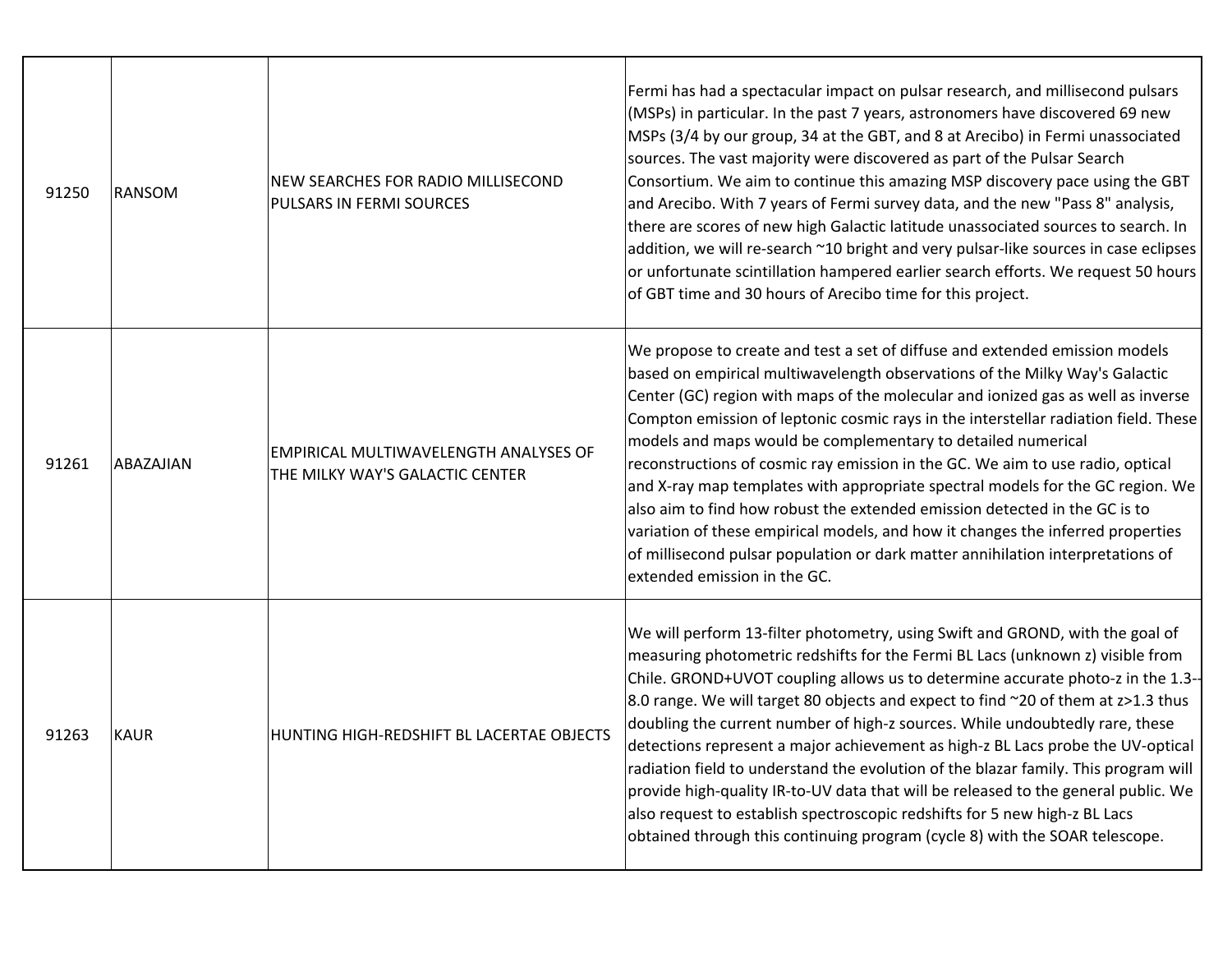| 91264 | <b>GUIRIEC</b>  | TOWARD A UNIFIED MODEL FOR GRB<br><b>BROADBAND PROMPT EMISSION</b> | The goal of this project is to lay the foundation for a solid physical understanding<br>of the radiation processes responsible for the prompt emission of GRBs. We<br>propose a new model, which combines three physically-motivated components.<br>Initially derived from a handful of bright Fermi GBM+LAT GRBs, we validated this<br>model using BATSE, Swift+Suzaku and Konus data. It is now time to apply this<br>model to all Fermi GRBs. A better understanding of the nature and temporal<br>evolution of these components will inform on the composition and energy<br>reservoirs powering GRB jets, on the particle acceleration processes within the<br>jets, and subsequently on the nature of the central engine. A direct consequence<br>of this new model is the potential for establishing GRBs as cosmic standard<br>candles.     |
|-------|-----------------|--------------------------------------------------------------------|-----------------------------------------------------------------------------------------------------------------------------------------------------------------------------------------------------------------------------------------------------------------------------------------------------------------------------------------------------------------------------------------------------------------------------------------------------------------------------------------------------------------------------------------------------------------------------------------------------------------------------------------------------------------------------------------------------------------------------------------------------------------------------------------------------------------------------------------------------|
| 91268 | <b>HARTMANN</b> | RAPID OPTICAL/NIR FOLLOW-UP OF FERMI<br><b>TRANSIENTS</b>          | The Gamma-Ray burst Optical/Near-IR Detector (GROND) camera has supported<br>Fermi observations of transients and steady sources since the beginning of the<br>mission, providing sensitive and simultaneous Optical/NIR observations. GROND<br>data allowed Fermi to achieve several key results like the detection of the most<br>luminous GRB, constraints on Lorentz invariance violation and detection of<br>absorption by the EBL. In an epoch when available telescope time is declining and<br>the number of Fermi transients will likely increase, we propose to augment<br>GROND capabilities for Fermi transient follow-up with the goal of increasing the<br>rate of detected afterglows and to enable a new mode of community-triggered<br>GROND responses.                                                                            |
| 91272 | <b>BARING</b>   | COMPTONIZED CLOUD MODELS FOR MAGNETAR<br><b>FLARES</b>             | The Fermi mission has enhanced magnetar science through the observation of<br>prolific flare activity from select sources using the Gamma-Ray Burst Monitor.<br>Magnetar spectra are often best fit by a power law with an exponential cutoff, a<br>so-called Comptonized form. This proposal is to perform detailed radiative<br>transfer in an electron-photon cloud, modeling the establishment of magnetar<br>soft gamma-ray spectra using a Monte Carlo approach. The high Thomson<br>opacity in their magnetospheres yields polarization-dependent anisotropic<br>Comptonization. Given an impulsive injection of energy at either equatorial or<br>polar locales, the transport of radiation and energy exchange between pairs and<br>photons will be tracked, using Fermi-GBM observations to provide diagnostics on<br>the injection site. |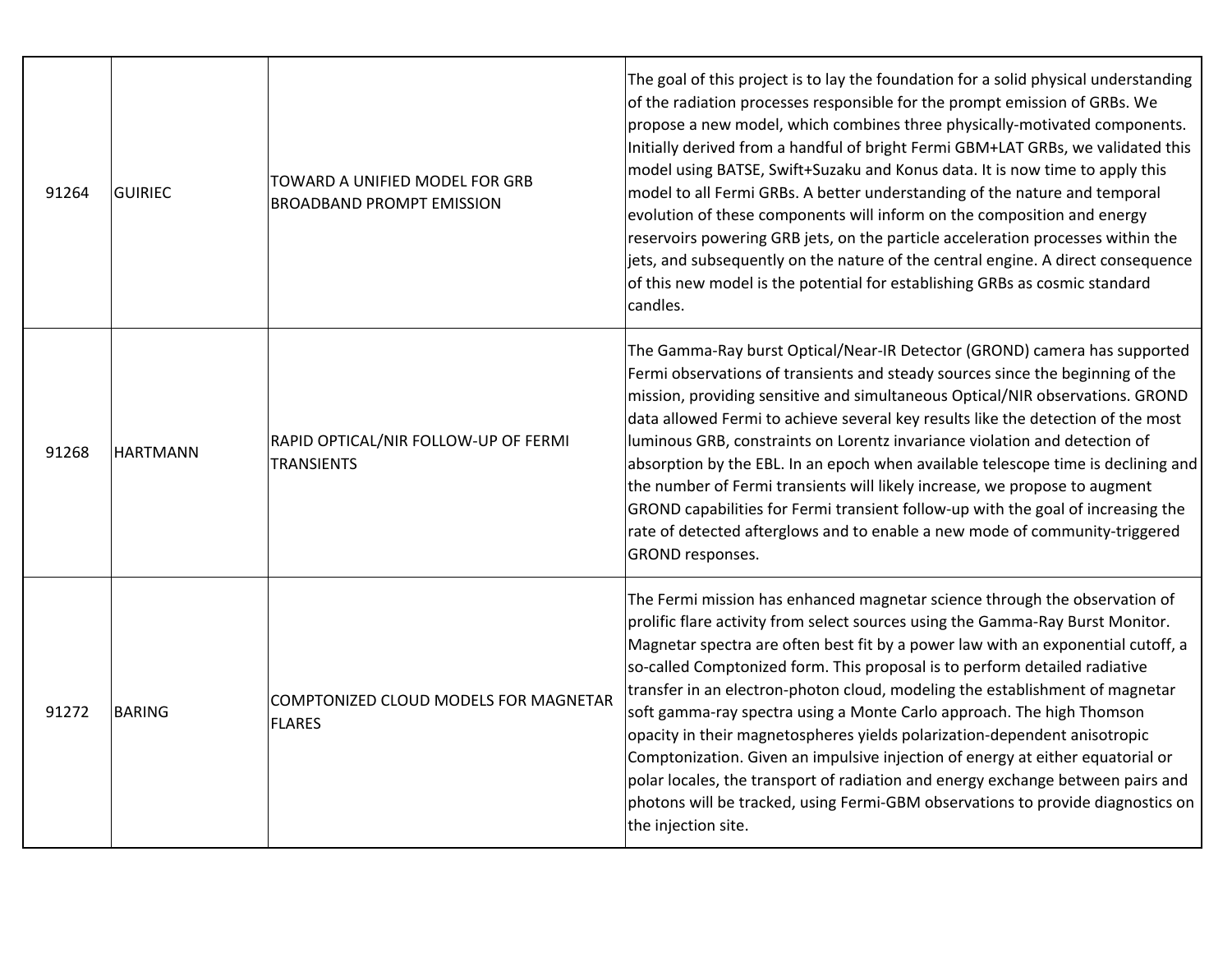| 91279 | <b>MEYER</b>   | UNDERSTANDING ENERGY-DEPENDENT<br><b>VARIABILITY OF FERMI SOURCES</b>        | Many high-energy astrophysical phenomena observed by Fermi}are characterized<br>by very short timescale variability. The standard method of lightcurve analysis<br>usually involves either time binning or raw histograms. In the case of energy-<br>dependent variability, further binning on photon energy presents the problem of<br>demanding many more photons than are available to detect significant energy-<br>dependent behavior, and of poorly satisfied assumptions. Based on previous<br>work using an unbinned maximum-likelihood approach to fit blazar flares, we<br>propose to develop a general-purpose tool which can be used to fit any (user-<br>supplied) model for which the flux varies as a function of time and energy. We<br>propose to use this method to analyze blazar flares for evidence of energy-<br>dependent behavior. |
|-------|----------------|------------------------------------------------------------------------------|------------------------------------------------------------------------------------------------------------------------------------------------------------------------------------------------------------------------------------------------------------------------------------------------------------------------------------------------------------------------------------------------------------------------------------------------------------------------------------------------------------------------------------------------------------------------------------------------------------------------------------------------------------------------------------------------------------------------------------------------------------------------------------------------------------------------------------------------------------|
| 91292 | <b>TROJA</b>   | PROMPT LOCALIZATION OF FERMI GBM<br><b>AFTERGLOWS</b>                        | We propose a systematic follow-up program of poorly localized Fermi/GBM<br>gamma-ray bursts (GRBs). In order to fully exploit the large dataset of Fermi<br>GRBs, it is of vital importance to rapidly provide an arcsecond localization, which<br>enables extensive follow-up campaigns and redshift measurements. This effort<br>will benefit the entire GRB community and greatly enhance the scientific return<br>of Fermi GRB observations.                                                                                                                                                                                                                                                                                                                                                                                                           |
| 91293 | <b>KAZANAS</b> | PROBING THE COMPOSITION AND MAGNETIC<br>FIELD STRUCTURE OF THE FERMI BUBBLES | We propose a simple experiment to probe the composition and magnetic field<br>morphology of the Fermi bubbles. This information has the potential to provide<br>definitive clues about the origin and formation of these structures. To this end<br>we propose VLBA observations under the joint Fermi-NRAO program to<br>determine the Faraday rotation along three carefully selected lines of sight to<br>bright background blazars.                                                                                                                                                                                                                                                                                                                                                                                                                    |
| 91301 | HUPPENKOTHEN   | UNRAVELLING SOLAR FLARE VARIABILITY WITH<br>FERMI/GBM                        | Despite being the most powerful events in the solar system, the energy release<br>and emission mechanisms behind solar flares remain poorly understood. Here,<br>we propose development of a new detection method for periodicities as well as<br>the first ever large-scale sample study of solar flares detected with Fermi/GBM.<br>The new method will allow us to detect periodicities with a high confidence. The<br>study itself will lead to a precise characterization of these signals and provide<br>both a direct way to distinguish competing theories of magnetic reconnection<br>and MHD oscillations, as well as form the foundation for future multi-wavelength<br>studies.                                                                                                                                                                |